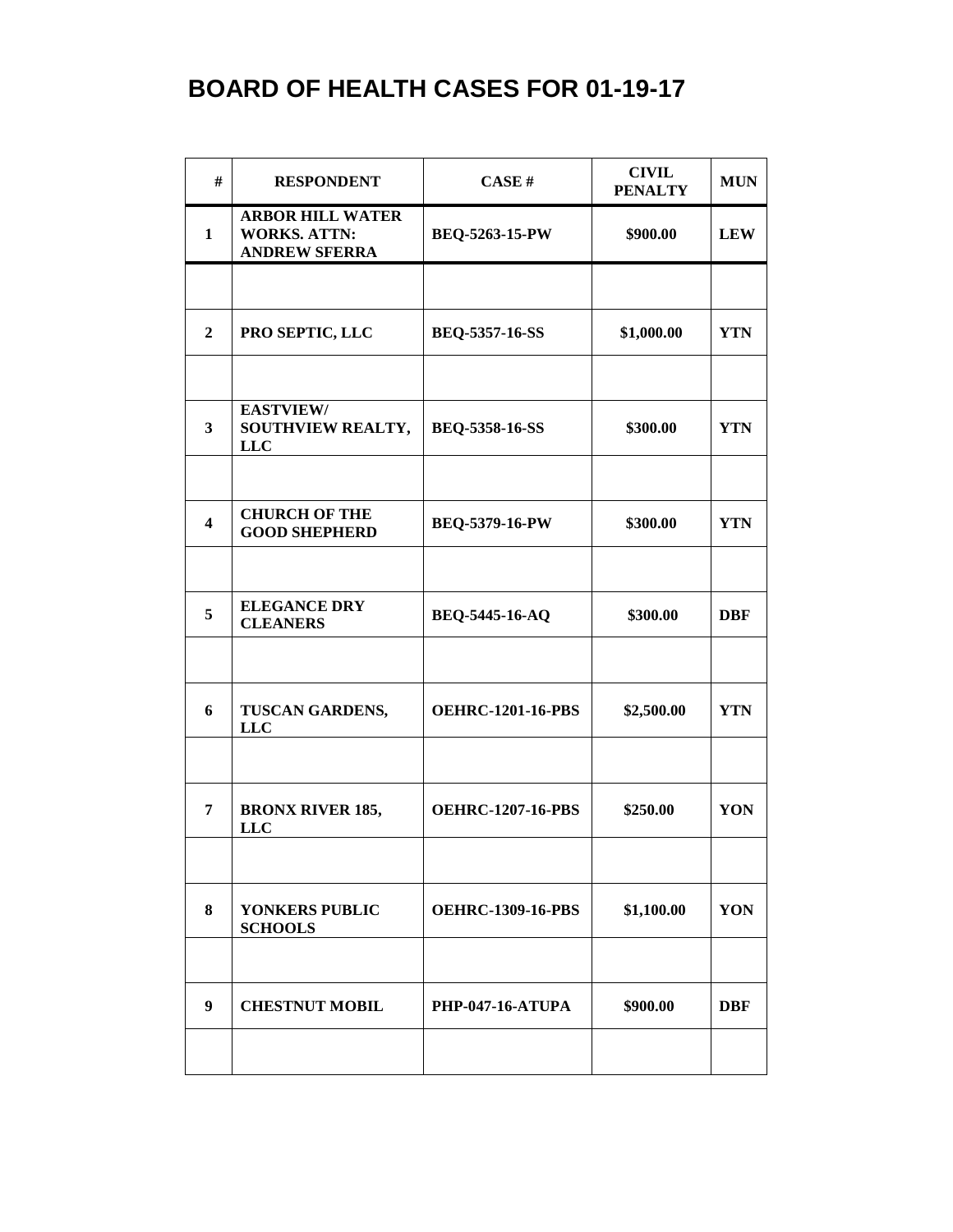| #  | <b>RESPONDENT</b>                                              | CASE#                   | <b>CIVIL</b><br><b>PENALTY</b> | <b>MUN</b> |
|----|----------------------------------------------------------------|-------------------------|--------------------------------|------------|
| 10 | <b>WEBSTER FOOD</b><br><b>MART, INC/ CITGO</b>                 | <b>PHP-051-16-ATUPA</b> | \$1,050.00                     | <b>NER</b> |
|    |                                                                |                         |                                |            |
| 11 | <b>CHESTNUT MARTS</b><br>#12203/MOBIL                          | <b>PHP-121-16-ATUPA</b> | \$2,100.00                     | <b>PEL</b> |
|    |                                                                |                         |                                |            |
| 12 | <b>B2B AUTO CARE, INC/</b><br><b>CITGO MART</b>                | <b>PHP-125-16-ATUPA</b> | \$2,000.00                     | <b>PEL</b> |
|    |                                                                |                         |                                |            |
| 13 | LOTTO PLUS, CORP,<br><b>TOP DELI &amp; GRILL</b>               | <b>PHP-141-16-ATUPA</b> | \$1,500.00                     | YON        |
|    |                                                                |                         |                                |            |
| 14 | <b>KNOLLWOOD</b><br><b>SERVICE CENTER,</b><br><b>INC/SHELL</b> | <b>PHP-155-16-ATUPA</b> | \$3,100.00                     | <b>WHP</b> |
|    |                                                                |                         |                                |            |
| 15 | <b>MARIA ROMERO</b>                                            | PHP-1160-15-AV          | \$2,000.00                     | YON        |
|    |                                                                |                         |                                |            |
| 16 | <b>ULTIMATE BROODER,</b><br>c/o R. ROBINSON                    | PHP-5023-16-AV(AF)      | \$2,500.00                     | COR        |
|    |                                                                |                         |                                |            |
| 17 | YESHIVA KEHILATH<br>YAKOV, INC/ CAMP<br><b>KIRYAS PUPA</b>     | PHP-6236-16-DC          | \$300.00                       | <b>OSV</b> |
|    |                                                                |                         |                                |            |
| 18 | <b>PURCHASE</b><br><b>COMMUNITY, INC/</b><br>PURCHASE DAY CAMP | PHP-6396-16-DC          | \$600.00                       | <b>PUR</b> |
|    |                                                                |                         |                                |            |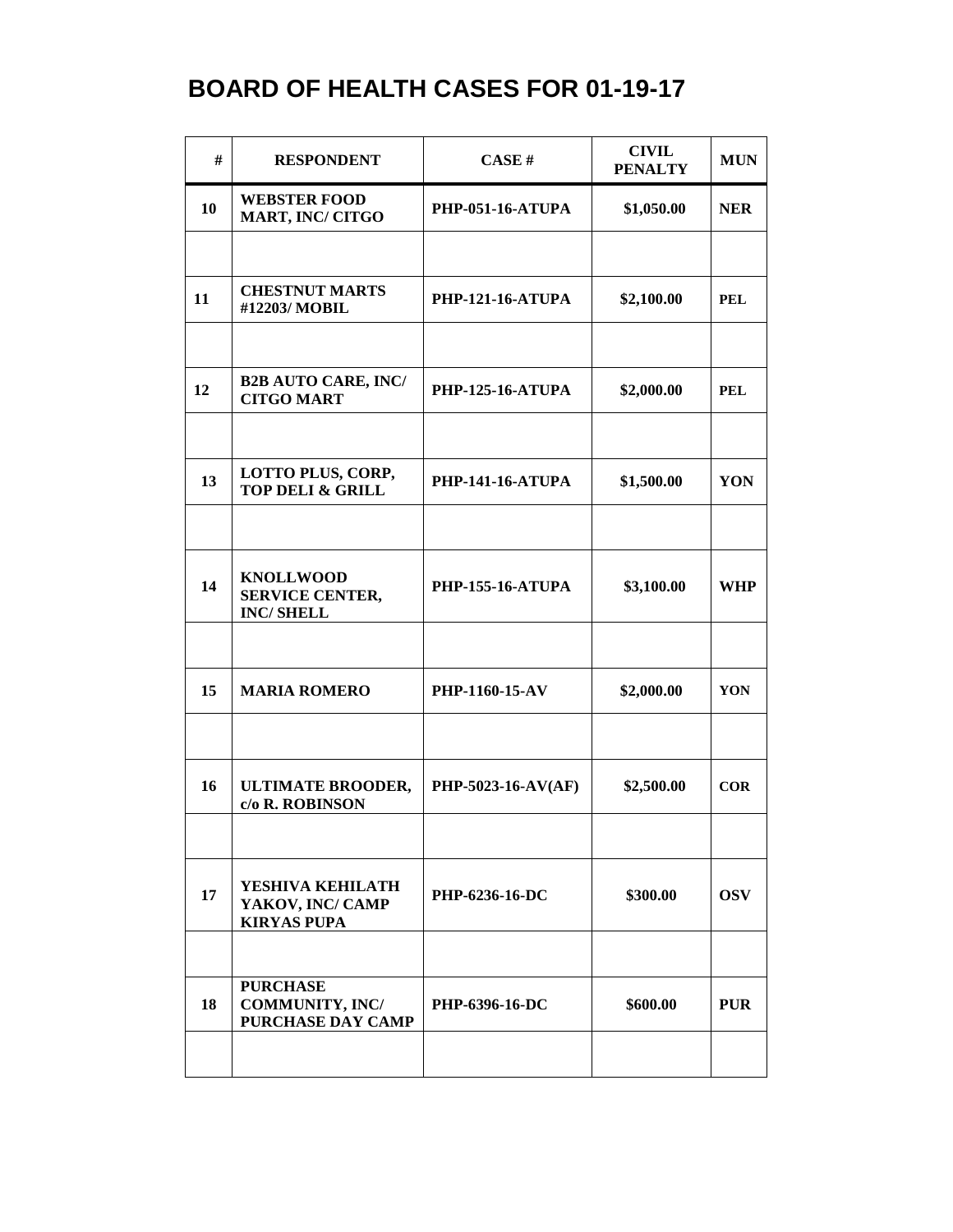| #  | <b>RESPONDENT</b>                                                                         | CASE H                 | <b>CIVIL</b><br><b>PENALTY</b> | <b>MUN</b> |
|----|-------------------------------------------------------------------------------------------|------------------------|--------------------------------|------------|
| 19 | <b>CITY OF RYE/RYE</b><br><b>REC. LOWER CAMP</b>                                          | PHP-6400-16-DC         | \$400.00                       | <b>RYE</b> |
|    |                                                                                           |                        |                                |            |
| 20 | <b>CITY OF RYE/RYE</b><br>REC. - CAMP 78                                                  | PHP-6761-16-DC         | \$600.00                       | <b>RYE</b> |
|    |                                                                                           |                        |                                |            |
| 21 | <b>JORGE RIBIERO A.</b><br><b>GOMES, CORP/</b><br><b>LEXINGTON DELI</b>                   | <b>PHP-6270-16-FSE</b> | \$2,100.00                     | <b>YTN</b> |
|    | <b>CAFÉ BRAZIL USA</b>                                                                    |                        |                                |            |
| 22 | PORTCHESTER, INC/<br><b>CAFÉ BRAZIL USA</b>                                               | PHP-6371-16-FSE        | \$2,500.00                     | <b>POC</b> |
|    |                                                                                           |                        |                                |            |
| 23 | <b>NEW CHINA OF</b><br><b>LARCH, INC/NEW</b><br><b>CHINA CHINESE REST</b>                 | <b>PHP-6382-16-FSE</b> | \$1,200.00                     | LAR        |
|    |                                                                                           |                        |                                |            |
| 24 | <b>BAMBU REST &amp;</b><br>NIGHTCLUB, INC/<br><b>BAMBU REST &amp;</b><br><b>NIGHTCLUB</b> | PHP-6395-16-FSE        | \$3,300.00                     | <b>POC</b> |
|    |                                                                                           |                        |                                |            |
| 25 | JACK & DYL'S, INC/<br><b>LITTLE B'S</b>                                                   | <b>PHP-6522-16-FSE</b> | \$2,300.00                     | <b>TTN</b> |
|    |                                                                                           |                        |                                |            |
| 26 | <b>FRED CABELLO &amp;</b><br><b>IRENE CABELLO</b>                                         | <b>PHP-3225-12-LP</b>  | \$300.00                       | YON        |
|    |                                                                                           |                        |                                |            |
| 27 | <b>GLASSBURY COURT @</b><br>HUNTERBROOK. c/o<br><b>KATONAH MGMT GRP</b>                   | <b>PHP-5797-16-SPO</b> | \$600.00                       | $COR$      |
|    |                                                                                           |                        |                                |            |